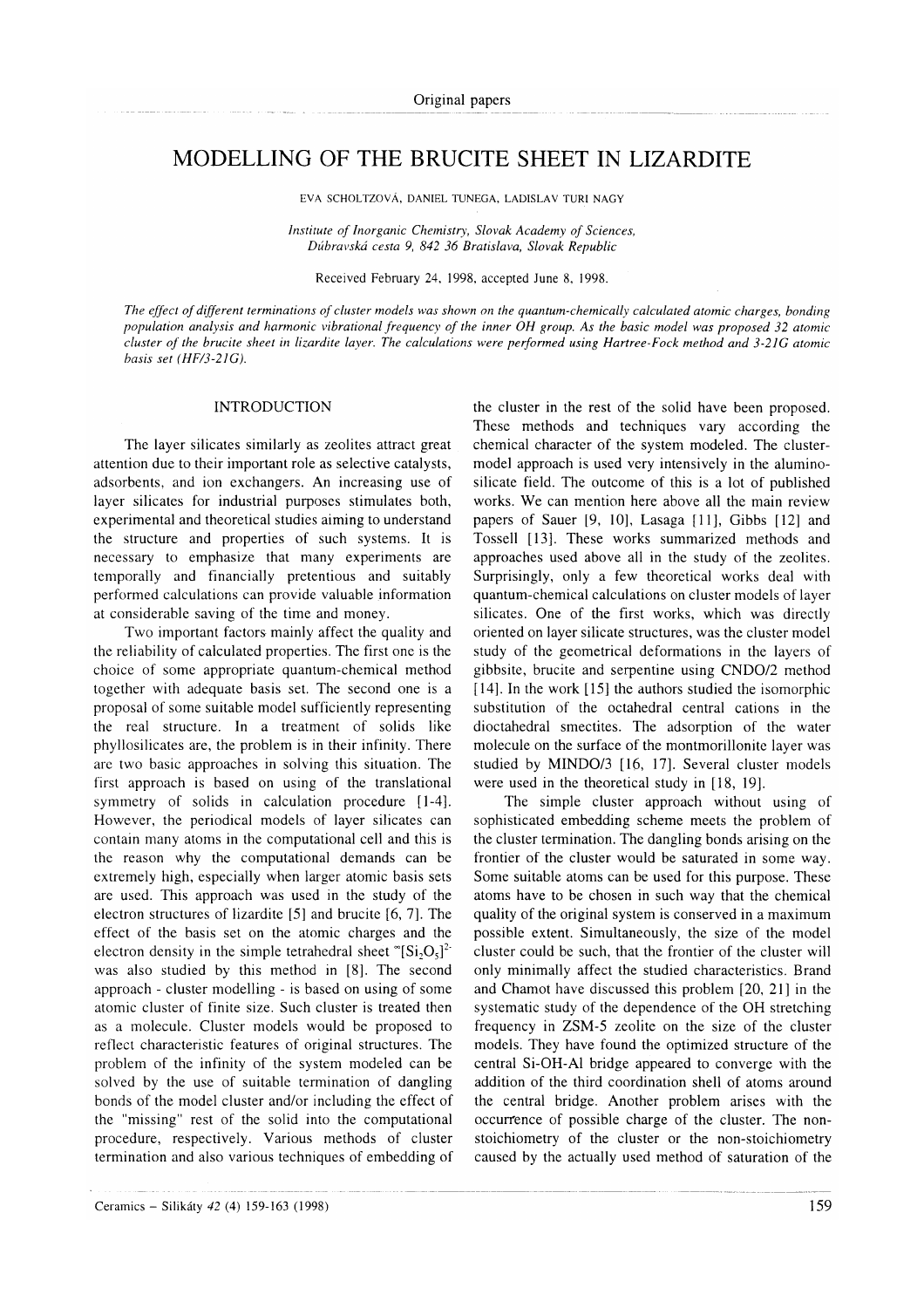dangling bonds can lead to highly charged clusters. This charge is necessary to compensate, otherwise the electron properties of the model will be strongly influenced by the artificially involved charge, especially, an electron instability can arise in negatively charged model.

In the present paper the cluster approach is used for modelling of the brucite sheet in layer silicates. Several possible terminations of the basic cluster are examíned. The effect of the various terminations of the cluster and various compensations of the cluster charge on the electron structure and valence vibration frequency of the inner hydroxyl group is shown. The selection of the most appropriate cluster termination of the brucite sheet in lizardite is based on the evaluation of the changes in the distribution of the charges on the inner atoms of the cluster, the calculated harmonical frequency of the stretching vibration of the inner OH group and the bonding population analysis. This selected model will be used in the forthcomming work concerning the effect of the substitutions in the octahedral sheet of the layer silicates on their electron structure and OH vibrational frequency.

# METHOD

#### Quantum-chemical procedure and basis set

The quantum-chemical calculations were performed using GAUSSIAN94 program [22]. With respect to the size of the cluster models and the studied properties (the atomic charges, the bonding population analysis and the harmonic frequency of the stretching vibration of the inner OH group) the Hartree-Fock method and 3-2lG atomic basis set were chosen. The size of the model systems ( our biggest model consists of 32 atoms and 221 basis functions ) together with limited computational capabilities leads to compromise between the size of the model and the size of the basis set. The 3-21G basis set is sufficient for reaching the goals of present work described above ( our aim is not to observe the influence of the size of the basis set on the calculated properties). The force constant of the harmonic frequency of the stretching vibration of the inner OH group was obtained using step by step optimization of the inner OH bond distance (by step  $0.005$  Å) and by subsequent curve fitting through the calculated points. The atomic charges and bonds were obtained from Mulliken population analysis.

# MODELS

Atomic coordinates of the cluster model were derived from the experimentally determined structural parameters of 1:1 trioctahedral mineral lizardite [23] (figure 1). The basic model (figures 2, 3) was constructed as follows: The representative part of the structure from the brucite sheet of the lizardite was cut. The inner OH group was positioned into the centre of the cluster. Our system is system with localised electron structure and ionic (Mg-O) and polar covalent (Si-O, O-H) bonds, so the cluster approach is fully justified. The experimental structure is characterized by mutually connected tetrahedral and octahedral (brucite-like) sheets. The octahedral sheet is connected with tetrahedral sheet through apical oxygen atoms from one side and terminated by outer OH groups from another one. The positions of the hydrogen atoms from outer OH groups were determined by OH bond distance 0.95 Å vertical towards outer oxygen plane, because it is very difficult to determine the exact positions of hydrogen atoms from the diffraction data. The broken bonds of the apical oxygen atoms were saturated by adding the hydrogen atoms using the oH bond distance 0.95 Á.







Figure 2. Basic cluster model.



Figure 3. Basic cluster model - 90° rotated.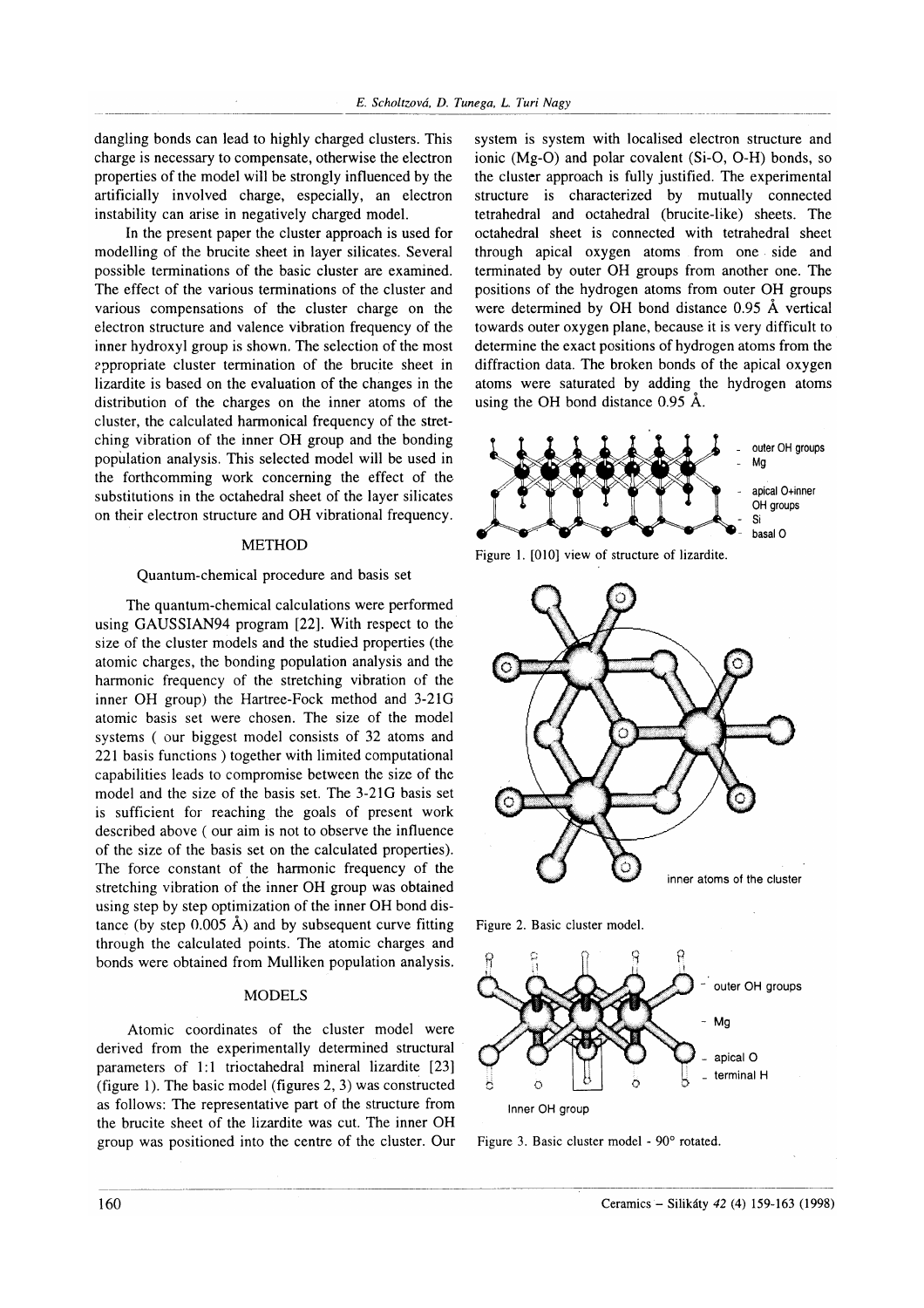The basic cluster constructed using the above procedure has summary formula  ${Mg_3O_{13}H_{13}}^7$ . This cluster possesses high negative charge (-7). This charge was compensated using various terminations of the cluster. The nonphysically high charge is compensated by convenient combination of the positive or negative charges in the positions of the atoms of the missing structure. However, one has to keep in mind that such termination could result in high polarisation of the model, mainly on the boundary of the cluster. The termination of the cluster by hydrogen atoms or another atoms is most suitable, if possible. Six models of the brucite sheet of the lizardite were proposed: the basic cluster without termination of dangling bonds (MG) and without oompensation of the charge -7; two models terminated by nine equal point charges positioned in the positions of the missing atoms. The magnitude of these point charges was chosen to obtain the summary charge of the cluster - I  $(Q1)$  and  $(Q0)$ , respectively; one model terminated by six hydrogen atoms (HH) in the O-H distance 0.95 A with summary charge -1; one model terminated by three magnesium atoms in the positions of the missing atoms (MGMG) with summary charge -1 and finally one model terminated by three magnesium atoms and six point charges in the position of the missing atoms (MGQ) with summary charge 0. Table I summarizes all proposed models.

| Table 1. The designation of the cluster models. |  |
|-------------------------------------------------|--|
|-------------------------------------------------|--|

| Symbol         | Description                                               |
|----------------|-----------------------------------------------------------|
|                |                                                           |
| МG             | ${Mg_3O_{13}H_{13}}^7$ , summary charge {-7}              |
| Q <sub>1</sub> | ${Mg_3O_1,H_{13}}^7$ + 9 point charges (0.6667),          |
|                | positioned in the position of the missing atoms,          |
|                | summary charge $\{-1\}$                                   |
| Q0             | ${Mg_3O_1,H_{13}}^7$ + 9 point charges (0.7778)           |
|                | positioned in the position of the missing atoms,          |
|                | summary charge $\{0\}$                                    |
| MGMG           | ${Mg_3O_1,H_{13}}^7$ + 3Mg, summary charge {-1}, Mg       |
|                | atoms positioned in the position of the missing           |
|                | atoms                                                     |
| MGO            | $(Mg_3O_{13}H_{13})^7$ + 3Mg + 6 point charges, summary   |
|                | charge {0}, atoms and point charges positioned in         |
|                | the position of the missing atoms                         |
| HH             | ${Mg_3O_1,H_{13}}^7 + 6H$ , summary charge {-1},          |
|                | H atoms positioned on the distance O-H = $0.95 \text{ Å}$ |

# RESULTS AND DISCUSION

The choice of models, in which the artificial effects on calculated properties are minimal, was done according following criteria: a) evaluation of the changes in the distribution of the charges on the inner atoms of the

Ceramics – Silikáty 42 (4) 159-163 (1998) 161

clusters (the atoms of the inner OH group, the central atoms in the octahedrons - three magnesium atoms, and three oxygen atoms from the outer OH groups. All these atoms are referenced as "inner" atoms (figure 2);  $b$ ) the bonding population analysis of the bonds  $O<sub>s</sub>$ -H and Mg- $O_i$  (where  $i = a, b$ ; O is atom from the inner OH group,  $O<sub>h</sub>$  atoms are from the outer OH groups, which are the nearest to the inner OH group;  $c$ ) the harmonic frequency of the stretching vibration of the inner OH group.

> Distribution of the charges on the inner atoms of the models

Table 2 shows the average value of the charges for all magnesium atoms and oxygen atoms of the outer OH groups because their mutual positions are symmetrical. Type of termination of the clusters does not influence expressively the distribution of the charges on the atoms of the inner OH group. One can see, that difforenoe between the lowest and highest value of the charge on  $O<sub>a</sub>$ atom is only 0.04 lel (in the units of the electron charge). The reason is, that atoms of the inner OH group are relatively far from the cluster border (over two interatomic bonds). Different situation is in the case oÍ'  $Mg$  and  $O<sub>b</sub>$  atoms. Mainly the charges on Mg atoms differ considerably (0.4 lel). This is caused by the positions of the Mg and  $O<sub>b</sub>$  atoms, which lie nearly the frontier of the cluster and so the electron structure around these atoms is significantly affected by the cluster termination. On the base of the results in the table 2 the models can be separated on three groups according to the values of the charges on the Mg and  $O<sub>b</sub>$  atoms. The first group is represented by MG model (basic model). Models terminated with point charges (Q0 and Q1) are in the second group and models terminated with atoms (MGMG, HH) or combination of atoms and point charges (MGQ) are in the third group. Surprisingly, very low values of the charges on Mg atoms are in the models Ql and Q0. All three models from the third group are acceptable from point of view of ionic character of the Mg-O bond.

Table 2. The distribution of the Mulliken charges on the inner atoms.

|                | Mg   | $O_{\kappa}$ | O.      | Н.   |  |
|----------------|------|--------------|---------|------|--|
| MG             | 0.46 | $-0.79$      | $-0.84$ | 0.31 |  |
| Q <sub>1</sub> | 0.30 | $-0.89$      | $-0.87$ | 0.36 |  |
| Q <sub>0</sub> | 0.26 | $-0.88$      | $-0.87$ | 0.37 |  |
| HH             | 0.64 | $-0.92$      | $-0.86$ | 0.36 |  |
| <b>MGMG</b>    | 0.66 | $-0.90$      | $-0.88$ | 0.41 |  |
| <b>MGO</b>     | 0.62 | $-0.90$      | $-0.88$ | 0.41 |  |
|                |      |              |         |      |  |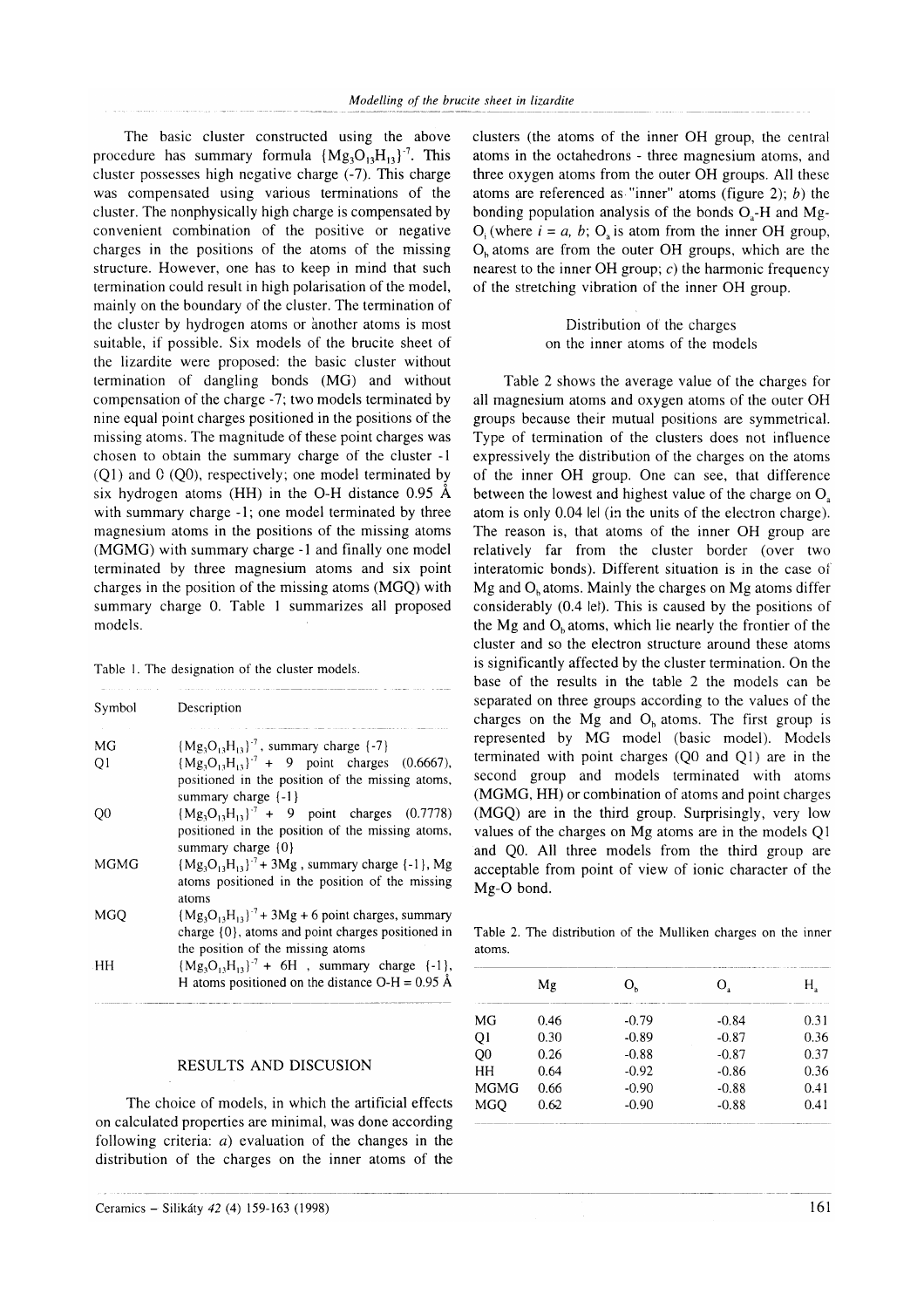Bonding Mulliken population analysis (table 3)

Bonding population analysis of the bonds Mg-O. (bond length 2.082 Å), Mg-O<sub>b</sub> ( bond length 2.008 Å) and  $O_a$ -H (optimized bond length 0.96 Å) is next criterion in the evaluation of the models. Likewise as in the case of the distribution of the charges on the atoms, the results from this analysis show the same trend of the influence of the cluster termination. The values of the  $Mg-O<sub>b</sub>$  bond populations are more sensitive to the type of the cluster model termination. The models can be separated on the two groups according to obtained values of Mg-O<sub>b</sub> bond populations. The first group contains MG, Ql and Q0 models and the second one contains the rest three models. Only minimal changes are observed in O.- H bond population and no changes are observed in the population of Mg-O<sub>s</sub> bonds.

Table 3. The bonding Mulliken population analysis on the bonds  $Mg-O = 2.082 \text{ Å}$ ,  $Mg-O<sub>n</sub>=2.008 \text{ Å}$ ,  $O<sub>n</sub>-H= 0.96 \text{ Å}$ .

|                | $Mg-Os$ | $Mg-Oh$ | $O, -H$ |
|----------------|---------|---------|---------|
| MG             | 0.10    | 0.11    | 0.24    |
| QI             | 0.10    | 0.12    | 0.25    |
| Q <sub>0</sub> | 0.10    | 0.12    | 0.25    |
| HH             | 0.10    | 0.05    | 0.23    |
| <b>MGMG</b>    | 0.10    | 0.06    | 0.25    |
| MGO            | 0.10    | 0.06    | 0.25    |

# Harmonic frequency of the stretching vibration of the inner OH group (table 4)

The calculated harmonic frequencies of the stretching vibration of the inner OH group vary within the range of  $130 \text{ cm}^{-1}$  depending on the type of the cluster. It is generally known that the HF method gives too high values of calculated vibrational frequencies in comparison with experimental data. Calculated values are often scaled for the purpose of the comparison with experimental results. The value of the scaling factor depends on the used method, atomic basis set and the type of the vibration. In our work the scaling factor of the value 0.9085 was taken from the literature [24]. This value was obtained on the set of the 22 different molecules and set of 1066 frequencies at HF/3-21G level of theory. The results in the table 4 shows, that the models can be separated again on the three groups, but slightly different from the first case. The vibrational frequency of the inner OH group from the MG model is in the first group, the frequencies of the Ql, Q0, HH and MGMG model are in the second one, and the frequency of MGQ model is in the last one. The scaled frequency of the MGQ model  $(3684 \text{ cm}^{-1})$  is the nearest to the experimental value of the stretching vibration of the inner OH group in the lizardite  $(3660 \text{ cm}^{-1})$  [25].

All examined properties show that models MGMG, MGQ and HH give mutually similar results, nevertheless sufficiently different from the results of the rest models. The argument for the benefit of the models MGMG, MGQ, and HH is the fact, that these models provide both, good agreement of the vibration frequency with experiment and the relatively high absolute values of charges on the Mg atoms. This result is in accordance with generally accepted idea of ionic character of the brucite sheet [7]. It must be note, that calculated charges depend on used basis set, and e.g. including polarisation functions into the basis set of Mg atom shifts its charge to higher value, what else ephasizes the ionic character of the Mg-O bond.

Table 4. Force constants f and stretching frequencies of inner OH group  $\tilde{v}$ ,  $\tilde{v}$  - scaled, for the individual clusters.

| $f (J m-2)$ | $\tilde{v}$ (cm <sup>-1</sup> ) | $\tilde{v}_{s}$ (cm <sup>-1</sup> ) <sup>*</sup> |
|-------------|---------------------------------|--------------------------------------------------|
| 31.23       | 3912                            | 3554                                             |
| 32.03       | 3962                            | 3600                                             |
| 32.14       | 3969                            | 3606                                             |
| 32.28       | 3978                            | 3614                                             |
| 32.38       | 3983                            | 3619                                             |
| 33.54       | 4055                            | 3684                                             |
|             |                                 |                                                  |

scaled frequency: scaling factor =  $0.9085$  [24] Experimentally obtained frequency: 3660 cm<sup>-1</sup> [25]

# **CONCLUSION**

It was shown, that models MGO, MGMG and HH provide acceptable results for the studied system. The effect of the cluster termination on calculated properties and on the electron structure in the central part of the cluster is the least for these models. They are suitable for the use in the next study of the changes in the electron structure of the layer silicates at isomorphic substitutions of the central atoms in octahedral sheet of laver silicates.

# Acknowledgement

This work was supported by Slovak Grant Agency VEGA in terms of the project 5l 16/98.

# References

- l. Bleam W.F., Hoffmann R.: Phys. Chem. Minerals 15, 398  $(1982)$ .
- 2. Pisani C., Dovesi R., Roetti C.: Hartree-Fock ab initio Treatment of Crystalline Systems. Lecture Notes in Chemistry 48, Springer-Verlag, Berlin 1988.